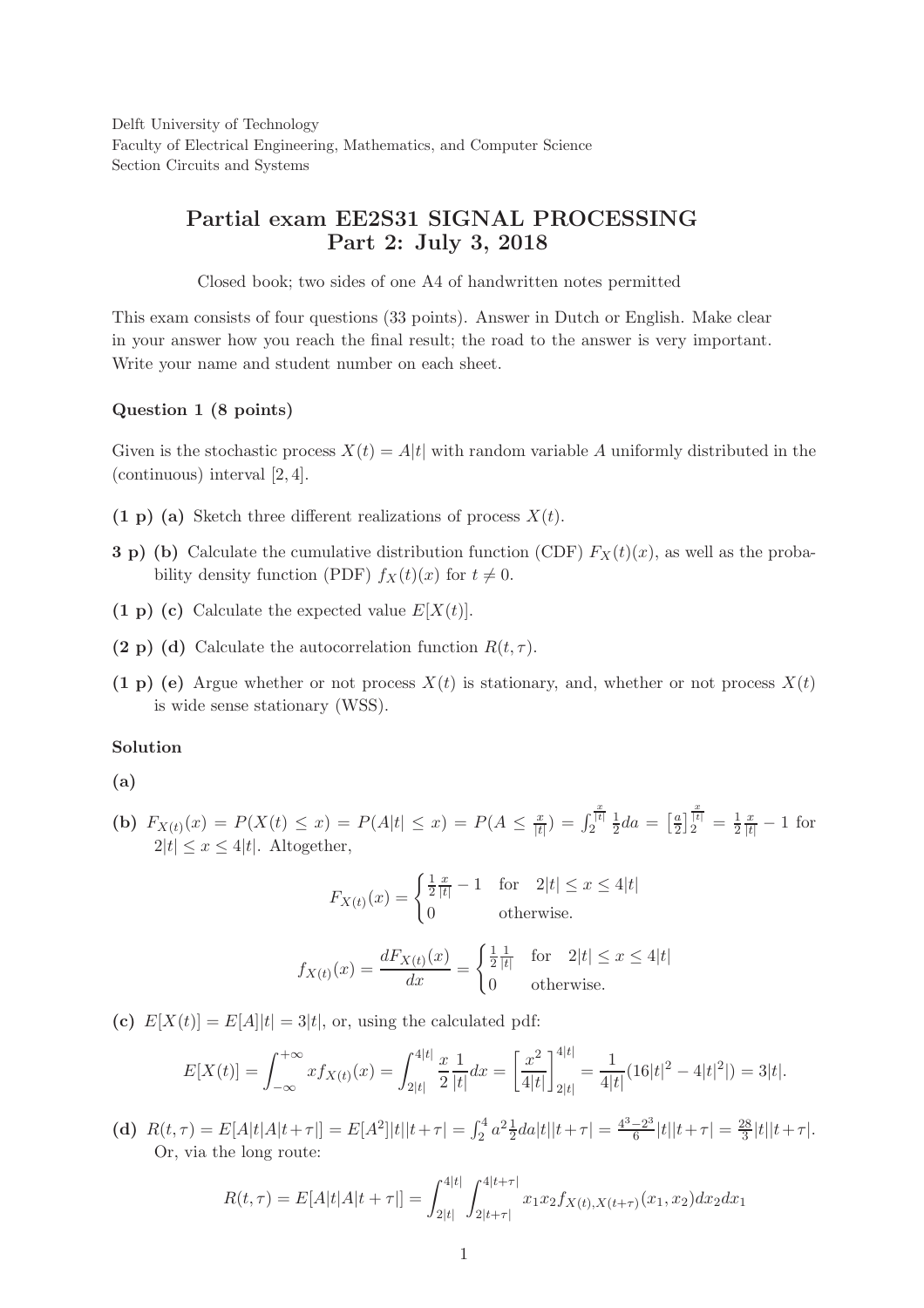What is  $f_{X(t),X(t+\tau)}(x_1,x_2)$ ?

$$
f_{X(t),X(t+\tau)}(x_1, x_2) = f_{X(t+\tau)|X(t)}(x_2|x_1) f_{X(t)}(x_1) = \delta \left(x_1 - x_2 \frac{|t|}{|t+\tau|}\right) f_{X(t)}(x_1)
$$

$$
= \delta \left(x_1 - x_2 \frac{|t|}{|t+\tau|}\right) \frac{1}{2|t|}
$$

(Given  $x_2, x_1$  is completely determined.)

$$
R(t,\tau) = E[A|t|A|t + \tau]] = \int_{2|t|}^{4|t|} \int_{2|t+\tau|}^{4|t+\tau|} x_1 x_2 \delta\left(x_1 - x_2 \frac{|t|}{|t+\tau|}\right) f_{X(t)}(x_1) dx_2 dx_1
$$
  

$$
= \int_{2|t|}^{4|t|} x_1^2 \frac{|t+\tau|}{|t|} \frac{1}{2|t|} dx_1 = \left[\frac{x_1^3}{6} \frac{|t+\tau|}{|t|^2}\right] \int_{2|t|}^{4|t|} = \frac{28}{3}|t||t+\tau|.
$$

(e) Process  $X(t)$  is not stationary, as the pdf  $X(t)(x)$  changes over time, and,  $X(t)$  is not wide sense stationary (WSS) as both the expected value and autocorrelation function depend on time t.

## Question 2 (8 points)

For this question you might want to make use of Table 1, included at the end of this exam. Given is the time continuous WSS process  $X(t)$  with autocorrelation function

$$
R_X(\tau) = e^{-|\tau|100} + 4
$$

and expected value  $E[X(t)] = 2$ . Process  $X(t)$  is sampled with  $f_s = 100$  samples per second, leading to the process  $X[n]$ .

(1 p) (a) Give the autocorrelation function  $R_X[k]$  and expected value  $E[X[n]]$  of the sampled process  $X[n]$ .

Given is a system with impulse response  $h[n]$  and the abovementioned sampled process  $X[n]$  as input. The output is denoted by  $Y[n]$ .

(1 p) (b) Assuming that  $h[n]$  is of the form  $h[n] = a^n u[n]$ , with  $u[n]$  the unit-step function,  $|a| \leq 1$ , and  $E[Y[n]] = 8$ , calculate constant a.

For the remaining part of this question, assume  $R_X[k]$  is given by  $R_X[k] = \left(\frac{1}{2}\right)^{k}$  $\frac{1}{2}\big)^{|k|}$ .

(2 p) (c) Give the magnitude response  $|H(\phi)|$  that would completely decorrelate process  $X[n]$ .

Now assume  $h[n] = \delta[n-3]$ .

- (2 p) (d) Calculate the cross-correlation  $R_{XY}[k]$  between input and output.
- (2 p) (e) Calculate the autocorrelation  $R_Y[k]$  of the output.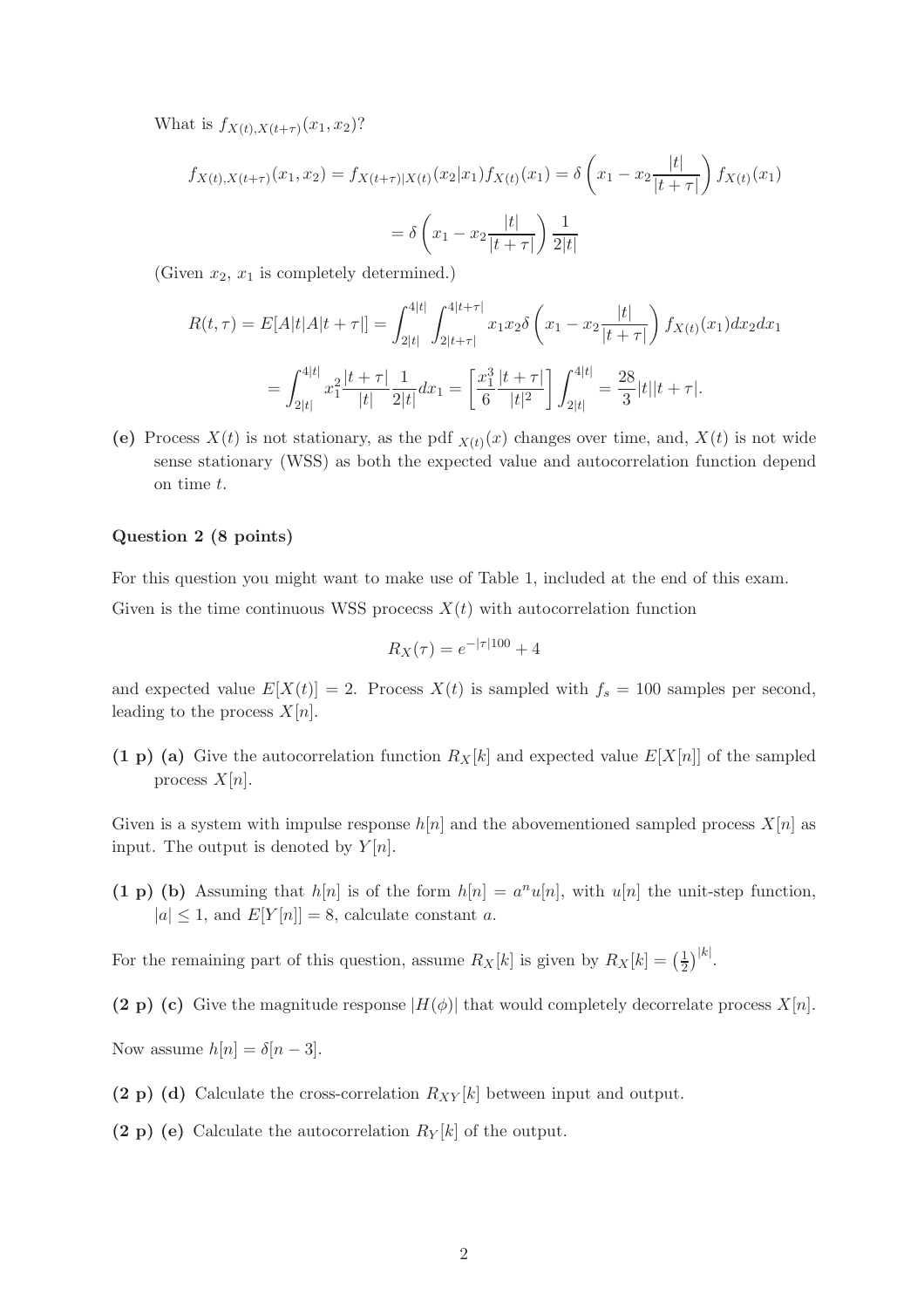## Solution

- (a) The process is WSS, so  $E[X[k]] = E[X(t)]$  and  $R_X[k] = R_X(kT_s) = e^{-|k|} + 4$ .
- (b)  $E[Y] = E[X] \sum_{n=0}^{\infty} a^n = \frac{2}{1-a} = 8$ , so  $a = 3/4$ .
- (c) Decorrelated output, means  $R_y[k] = c\delta[k]$ , so  $S_x(\phi) = c$ , with c any constant.

$$
S_x(\phi) = \frac{1 - (1/2)^2}{1 + (1/2)^2 - 2(1/2)\cos(2\pi\phi)} = \frac{3/4}{5/4 - \cos(2\pi\phi)}.
$$

$$
|H(\phi)| = \sqrt{\frac{S_y(\phi)}{S_x(\phi)}} = \sqrt{\frac{c}{\frac{1 - (1/2)^2}{1 + (1/2)^2 - 2(1/2)\cos(2\pi\phi)}}} = \sqrt{\frac{c(5/4 - \cos(2\pi\phi))}{3/4}}.
$$

(d)  $R_{XY}[k] = \sum_{j=0}^{\infty} \delta[j-3] \left(\frac{1}{2}\right)$  $(\frac{1}{2})^{|k-j|} = (\frac{1}{2})$  $\frac{1}{2}\big)^{|k-3|}$ 

(e) A delay will not change autocorrelation of the input. The autocorrelation function therefore equals  $R_Y[k] = R_X[k]$ . Also, we can calculate

$$
R_Y[k] = \sum_{i=-\infty}^{\infty} h[-i]R_{XY}[k-i] = \sum_{i=-\infty}^{\infty} \delta[-i+3]R_{XY}[k-i] = \sum_{i=-\infty}^{\infty} \delta[-i+3] \left(\frac{1}{2}\right)^{|k-3-i|} = \left(\frac{1}{2}\right)^{|k|}
$$

# Question 3 (6 points)

Consider the following multirate filter structure:



in which  $H_0(z)$ ,  $H_1(z)$  and  $H_2(z)$  are a lowpass, bandpass, and highpas filter, respectively, as follows:



The real-valued input signal  $x[n]$  has the following amplitude spectrum:



Draw the amplitude spectra of the outputs  $y_0[n], y_1[n], y_2[n]$ .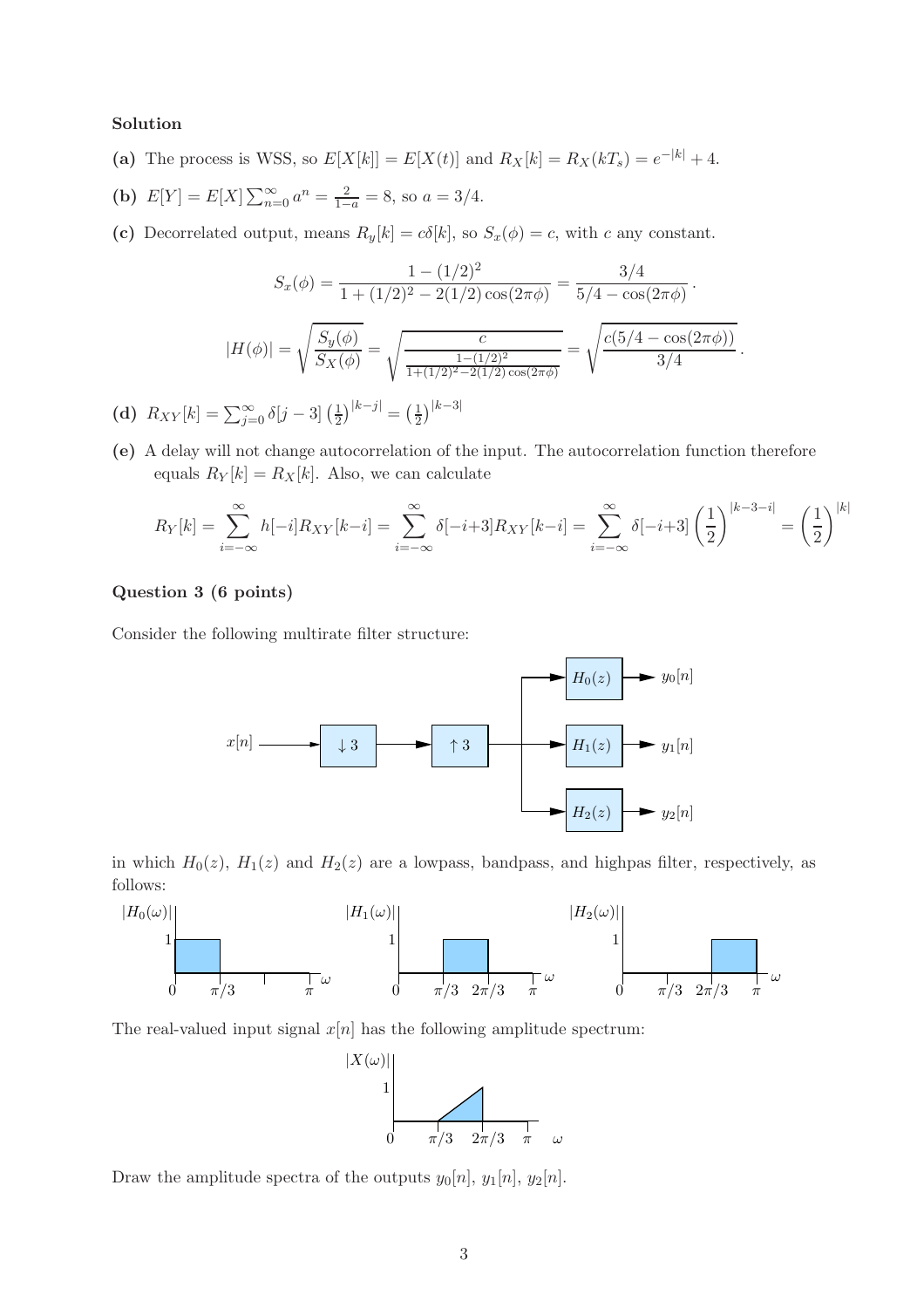# Solution

Because  $x[n]$  is real-valued, it has a symmetric spectrum, and we will draw both sides.

After downsampling:  $Z(\omega) = \frac{1}{3}$  $\sum$ 2  $k=0$  $X(\frac{\omega-2\pi k}{2})$  $\frac{2\pi}{3}$ ). We draw a couple of periods:



After upsampling:  $Y(\omega) = Z(3\omega) = \frac{1}{3} \sum X(\omega - \frac{2}{3})$  $\frac{2}{3}\pi k$ 



#### Question 4 (11 points)

An oversampling AD converter operates at  $M = 256$  times the desired sampling rate  $f_0 = 100$ kHz, en quantizes samples at 4 bits. Digitally, the sample rate is reduced by a factor  $M = 256$ . See figure:

$$
x(t) \xrightarrow{f_s = M \cdot f_0} \boxed{Q} \qquad \qquad H(z) \longrightarrow \boxed{M} \longrightarrow y[n]
$$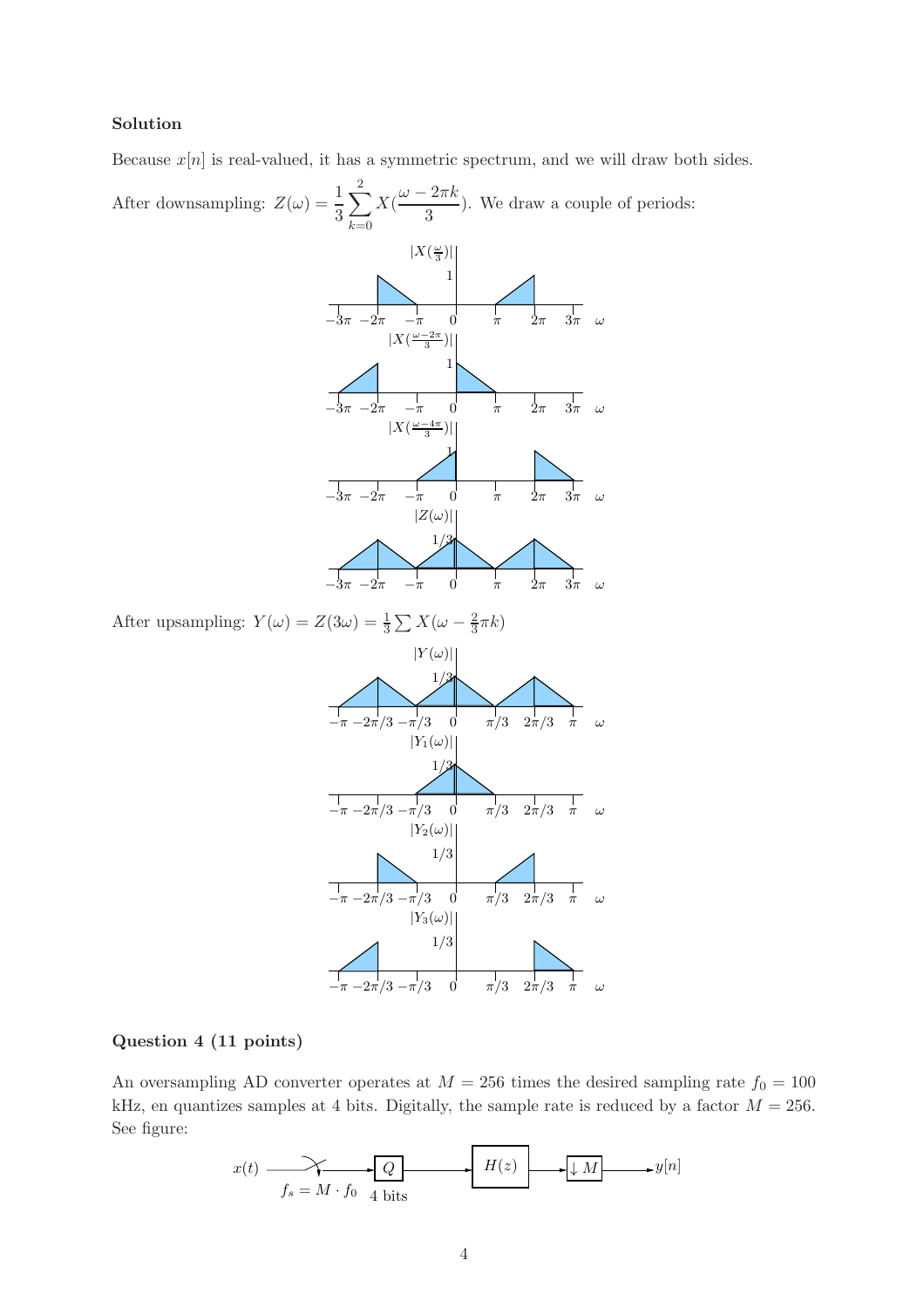The filter is given by  $H(z) = 1 + z^{-1} + \cdots + z^{-(M-1)}$ .

- a Draw the amplitude spectrum of  $H(z)$  (clearly mark the frequency axis).
	- In this plot, what is the location (value of  $\omega$ ) of the first zero of the transfer function?
- b What is the role of this filter?

If it was an ideal filter, what would be its specification?

- c What is the effect of this filter on the quantization noise?
- d Assume that the quantization noise is white. How many bits accuracy do you expect at the output? (Why?)
- e An efficient implementation of the filter, in combination with the downsampler, is as follows:



Prove that this implementation indeed results in the desired response.

- f Give an advantage and a disadvantage of this filter, compared to a more general Mth order FIR filter.
- g To obtain a better filter response, we now use two of such filters  $H(z)$  in cascade. Draw a block diagram of an efficient implementation (in combination with the downsampler).

#### Solution

a Recognize the usual digital sinc function (Dirichlet function). We can write:

$$
H(z) = \frac{1 - z^{-M}}{1 - z^{-1}}
$$

 $H(z)$  has M zeros, at  $z = e^{j\frac{2\pi}{M}k}$   $(k = 0, \dots, M-1)$ , and a pole at  $z = 1$  which will cancel the corresponding zero. The first zero is at  $\omega = 2\pi/M$ , which corresponds to 100 kHz.

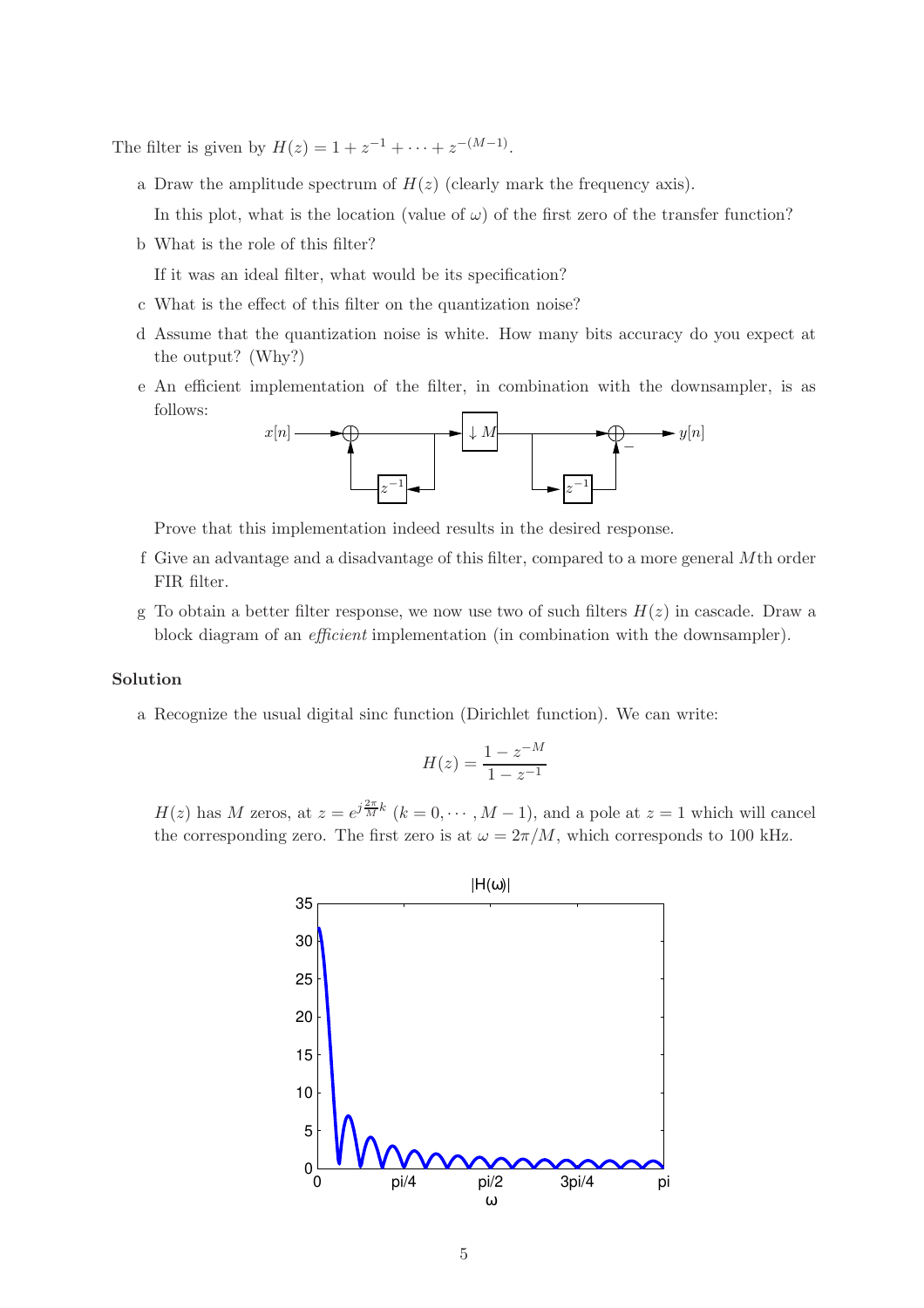(Drawn for  $M = 32$ )

- b A lowpass anti-aliasing filter for the downsampling. Ideally, it cuts off at  $\omega = \pi/M$ , the given non-ideal filter has its 3dB point at this frequency.
- c This noise is also filtered, and we will lose a lot of noise (ideally, a fraction  $1/M$  is retained).

Alternatively, we can say that the noise is being averaged  $(H(z))$  sums 256 subsequent samples), this will reduce the variance of the noise by a factor M (assuming the noise is white).

(Note that in the given situation this assumption is not really valid. Normally, in such ADCs the difference between two subsequent samples is digitized. That differene has mean almost equal to zero, so that the quantization noise is much more independent. See: Sigma-Delta ADC.)

d Initially, the variance of the quantization noise was  $\frac{q^2}{12} = \frac{2^{-2B}}{12}$ , where  $B = 4$  bits.

Due to the averaging in the filter, the variance is reduced by a factor  $M: \frac{2^{-2B}}{12M}$ . If we equate this to  $\frac{2^{-2B'}}{12}$ , then the new number of bits becomes

$$
\frac{2^{-2B'}}{12} = \frac{2^{-2B}}{12M} \Rightarrow -2B' = -2B - \log_2 M \Rightarrow B' = B + \frac{1}{2}\log_2 M = 4 + 4 = 8
$$

(A Sigma-Delta ADC would be much better at this:  $4 + 12 = 16$  bits, because in that case the quantization noise in the passband is strongly filtered.)

e

$$
H(z) = \frac{1 - z^{-M}}{1 - z^{-1}}
$$

An initial realization could be:



We can bring the downsampler more to the front, this will replace  $z^{-M}$  by  $z^{-1}$ . (Cf. "noble identities")

(A derivation of  $H(z)$  using the formulas for upsampling/downsampling is more tricky, e.g. because this is not an LTI system: an expression like  $Y(z) = H(z)X(z)$  is not valid.)

 $f +:$  can be implemented without multipliers and using only 2 delays;

- −: not a very good lowpass filter (resulting in aliasing), possibly instable (pole at the unit circle, it is being canceled later by a zero but care must be taken in the realization).
- g An initial realization would be as follows:

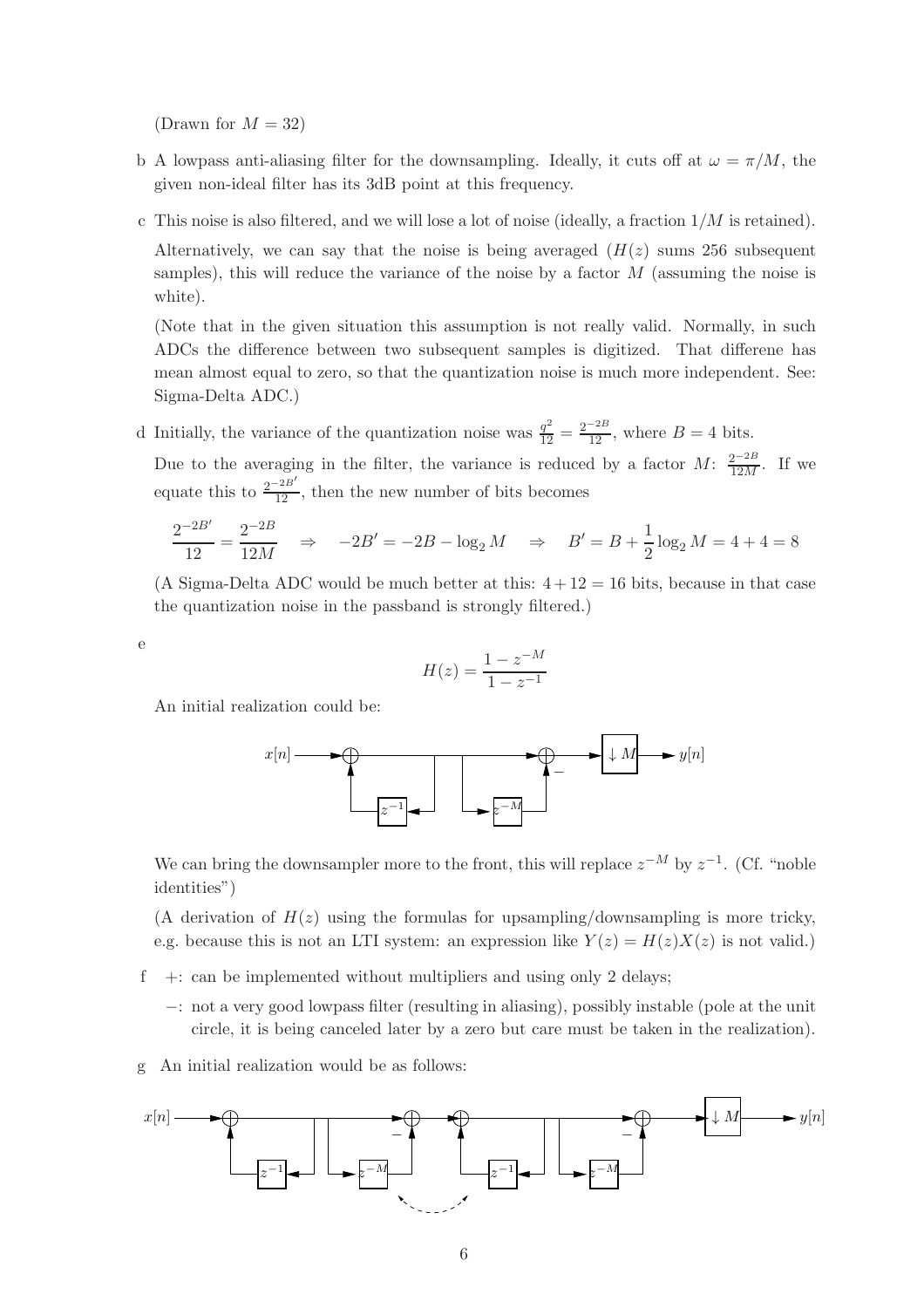Since convolution is commutative, we can swap the feedforward part with the feedback part. Next, we can move the downsampler to the left as before:



This filter has a better lowpass characteristic.